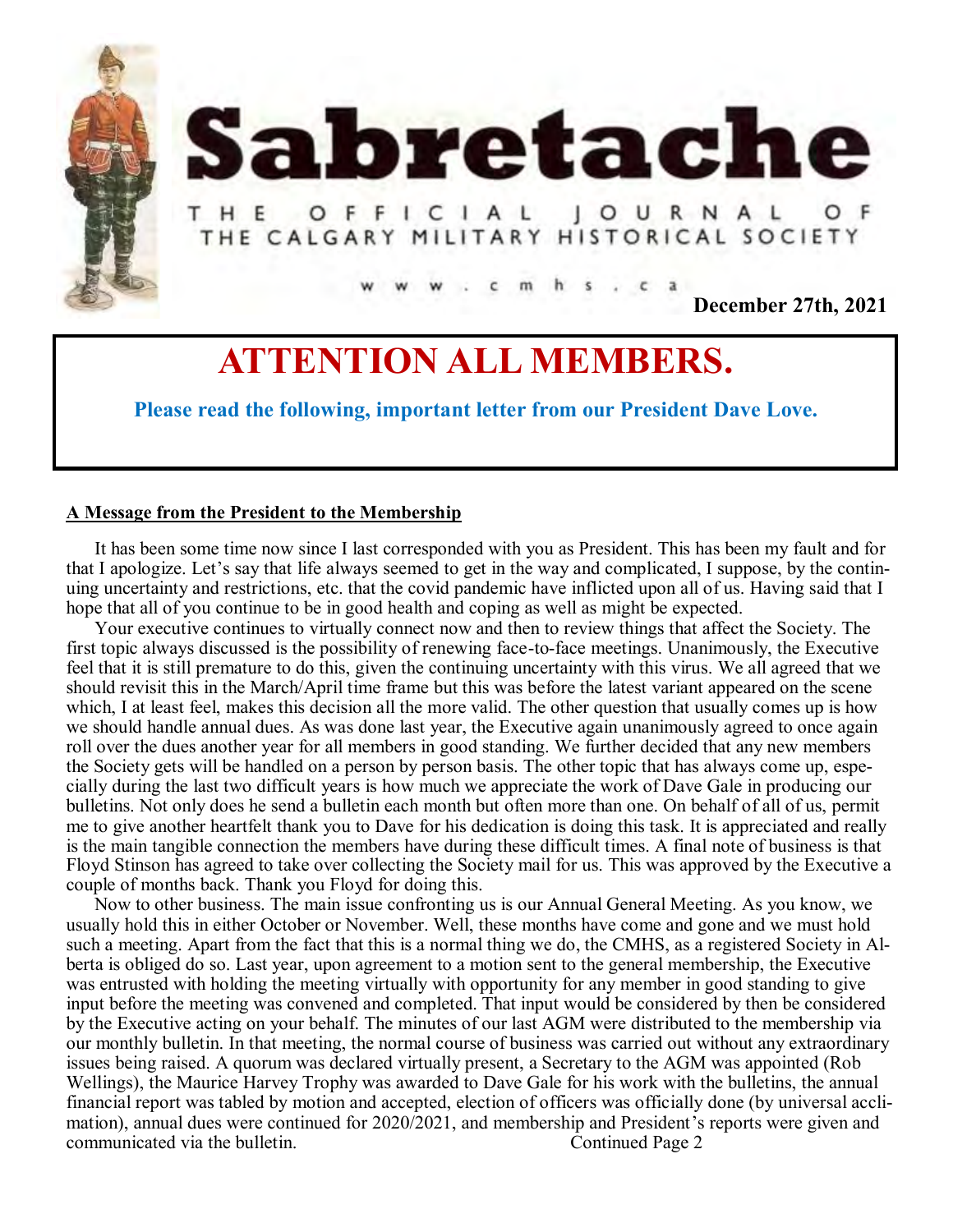We have to do the same procedure this year (see proposed agenda below and protocol), so I appeal to the membership to carefully consider and communicate any issues, etc. that they may have for review as soon as possible. These should be done by comment or, by motion if the issue concerns money, our constitution or our Mission Statement. Forward your input, by email to Dave Love (dlove@davincibb.net) any such comments or issues. The normal formalities of the AGM such as quorum, secretary, reports, etc. will be handled by the Executive unless a member in good standing wishes to give input to the contrary.

Lastly, we need to formally elect a new Executive. Now this is a critical point. For the past few years, our Executives have been re-elected by universal acclimation. This year, however, we have two positions where this cannot happen. A summary for this follows.

A) President – currently Dave Love – has indicated that he will **not** be standing for re-election.

B) Vice President – currently Mike Clare – he has indicated he will continue in this role if it is the wish of the membership.

C) Past President – currently Allan Ross – he will cease to hold this role when a new President is elected; Dave Love will assume this position automatically

D) Secretary – currently Rob Wellings – he has indicated he will continue in this role if it is the wish of the membership.

E) Treasurer and Membership Secretary – currently Floyd Stinson – he has indicated that he will **not** be standing for re-election but is willing to stand as a Society Director if it is the wish of the new Executive.

F) Directors (to a maximum of five, these positions are formally appointed by the Executive rather than by election). Current directors in place include:

1. Historian – currently Dave Love – he has indicated that he is willing to continue in that role if it is the wish of the new Executive.

2. Archivist/Librarian – currently Susan Elve – she has indicated that she does **not** wish to continue in this role.

3. Editor – currently Dave Gale – he has indicated he is willing to continue in that role if it is the wish of the new Executive

4. General Director – Floyd Stinson has indicated that he would be willing to take on this role if it is the wish of the new Executive

To facilitate our Executive elections, our Constitution allows any member in good standing to self-nomination for any elected position, as well, of course, by a normal nomination made by another member in good standing. We just ask that if you wish to nominate another member, out of courtesy, please get their permission first. Nominations without prior permission will not be accepted. Nominations for the Maurice Harvey Award are also welcomed. Nominations should be forwarded to either the current President (Dave Love – dlove@davincibb.net) or Membership Secretary (Floyd Stinson – f.e.stinson@shaw.ca) your interest in letting your name stand for any particular position or if you with to nominate someone else.

### **Now, this is important, nominations will cease 7 days after the date this message is sent via our bulletin. (Sending December 27th, 2021 = January 3rd, 2022)**

A virtual election in some fashion (to be communicated later) will then be held as soon as possible. Remember that As mentioned, Directors are appointed by the new Executive but you can let the new President know if you are interested in one of the three positions indicated above or to act as a General Director. The new Executive will then consider the request.